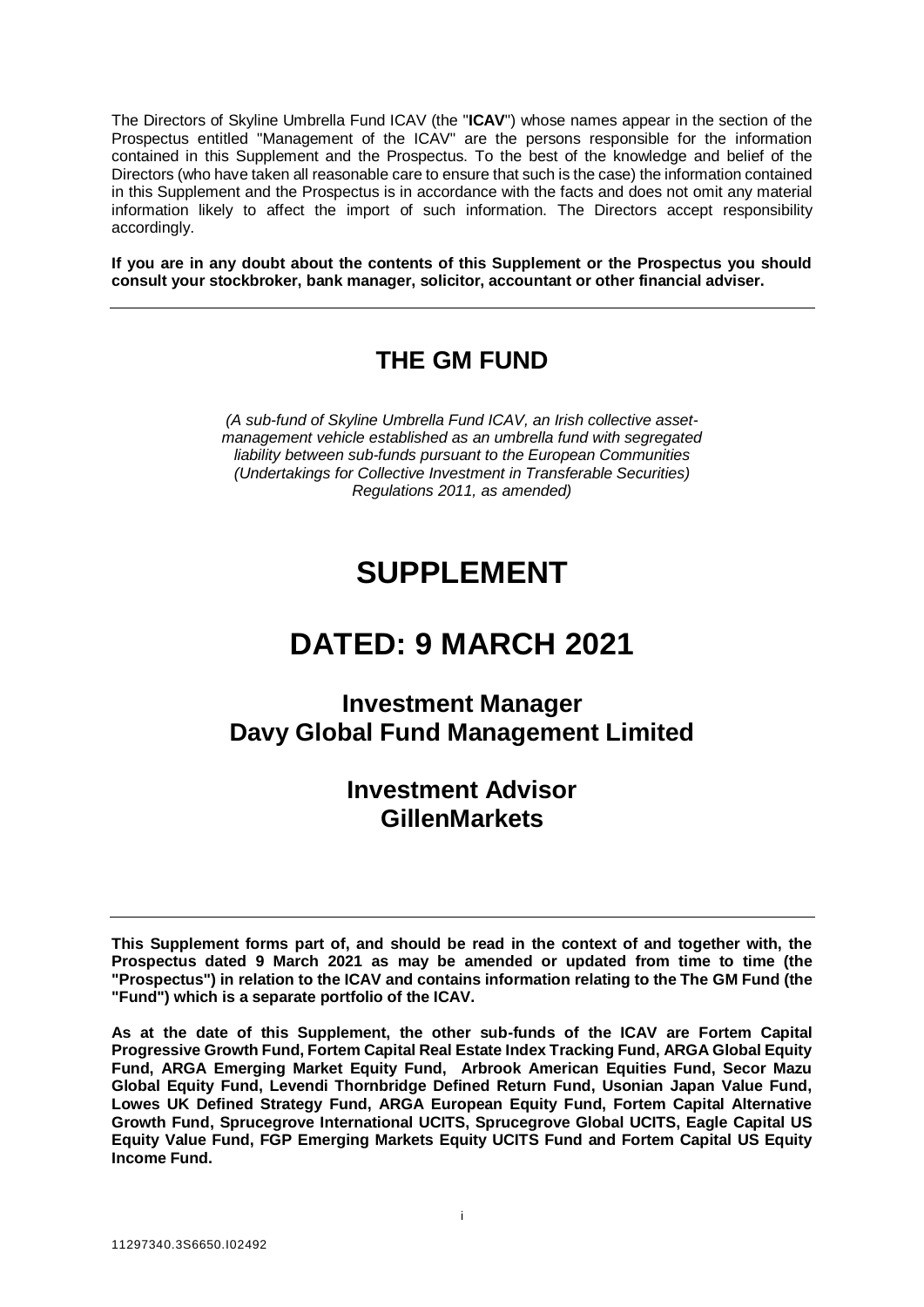# **TABLE OF CONTENTS**

| <b>CLAUSE</b> | <b>PAGE</b> |
|---------------|-------------|
|               |             |
|               |             |
|               |             |
|               |             |
|               |             |
|               |             |
|               |             |
|               |             |
|               |             |
|               |             |
|               |             |
|               |             |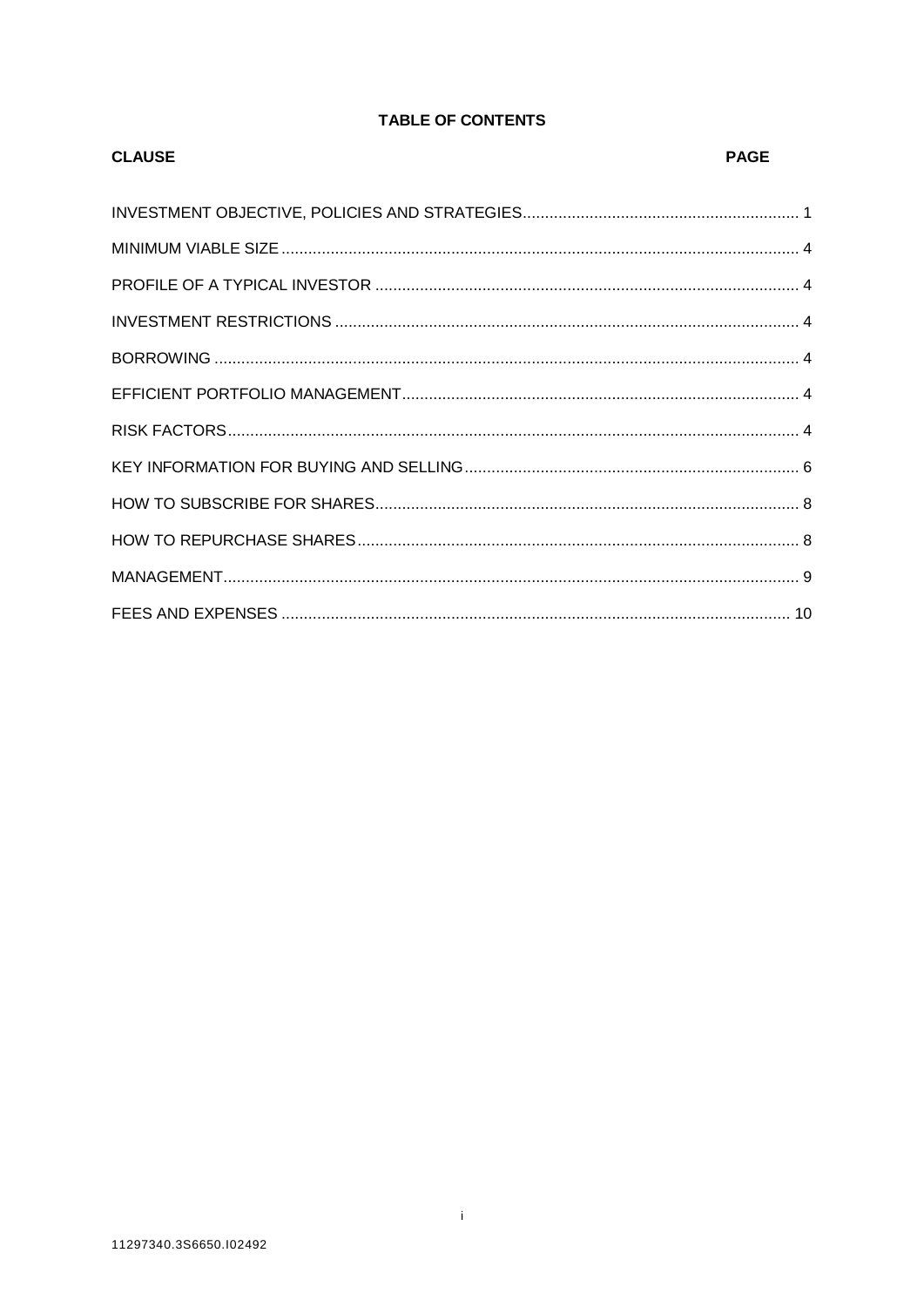# **INVESTMENT OBJECTIVE, POLICIES AND STRATEGIES**

#### <span id="page-2-0"></span>**Investment Objective**

The investment objective of the Fund is to achieve capital appreciation over the medium- to long-term.

#### **Investment Strategy and Policies**

The Fund seeks to achieve its investment policy by investing in listed equities, listed bonds, CIS and the FDI set out in the table below. The Fund is a multi-asset fund and may invest directly into these instruments, or it may invest indirectly through CIS, including alternative investment funds ("**AIFs**"), exchange traded funds ("**ETFs**") or FDI and may seek exposure across a range of industries. All of the equities, bonds and FDI (as applicable) will be listed and/or traded on the exchanges and markets set out in Appendix I of the Prospectus.

The Fund's natural position is to be heavily weighted towards equities, however, other asset classes are considered if clear value is evident or if the risk protection on offer is deemed preferable.

#### *Listed Equities*

The Fund may invest up to 100% of its Net Asset Value directly in a diversified portfolio of listed equities which may include shares in Real Estate Investment Trusts ("**REITs**") established in the UK and Ireland and/or closed-ended investment trusts listed on the London Stock Exchange. Investment in REITs and investment trusts allows the Fund to gain exposure to the property sector through eligible liquid investments both of which will be treated as transferable securities in accordance with the requirements of the Central Bank. The Fund will aim to select companies that, in the opinion of the Investment Manager (upon the advice of the Investment Advisor), offer the best value (i.e. higher intrinsic value than its stock market price) and growth potential at the time of purchase which is based primarily on the dividend yield, the historic earnings growth and the current cash flow of the relevant company.

#### *Listed Bonds*

In order to achieve diversification, the Fund may also invest up to 50% of its Net Asset Value in longdated fixed and/or floating rate government and corporate bonds and/or short-dated fixed and/or floating rate government and corporate bonds with a minimum rating of BBB- (S&P, Fitch) and Baa3 (Moodys).

# *CIS and ETFs*

The Investment Manager may, upon the advice of the Investment Advisor, gain exposure to the listed equities or listed bonds described above via CIS, which will include ETFs. Such CIS may be listed or unlisted, UCITS or AIFs and will be established in Ireland, United Kingdom, Luxembourg and the United States provided that the AIFs comply in all material respects, with the provisions of the Regulations and the Central Bank Regulations. The Fund may invest up to 100% of its Net Asset Value in CIS, provided that the investment in any one CIS will not exceed 20% of the Net Asset Value of the Fund. Investments in AIFs will not, in aggregate, exceed 30% of the Net Asset Value. Exposure to commodities may be gained indirectly through ETFs and/or notes (in the form of exchange traded commodities) and/or certificates issued by a financial institution. CIS will be selected based on their value and growth prospects at the time of purchase.

#### *Investment Selection*

At the beginning of the selection process, the Investment Advisor considers which potential investments, based on the instruments described above, may benefit the Fund, having regard to the Fund's investment objectives and policies as well as economic and market conditions. This research will be conducted by the Investment Adviser using its own proprietary databases and external services and will include (i) company specific research (e.g. annual and interim reports, meetings with management, database and investment commentary and statistical database), (ii) fund research (e.g. financial reports, manager presentations, sector analysis, external specialists, industry conferences and newsletters) and (iii) general market/economic views through various investment subscription services . Based on the outcome of this research, the Investment Advisor then provides investment advice to the Investment Manager who will determine the overall allocation between the instruments described above. The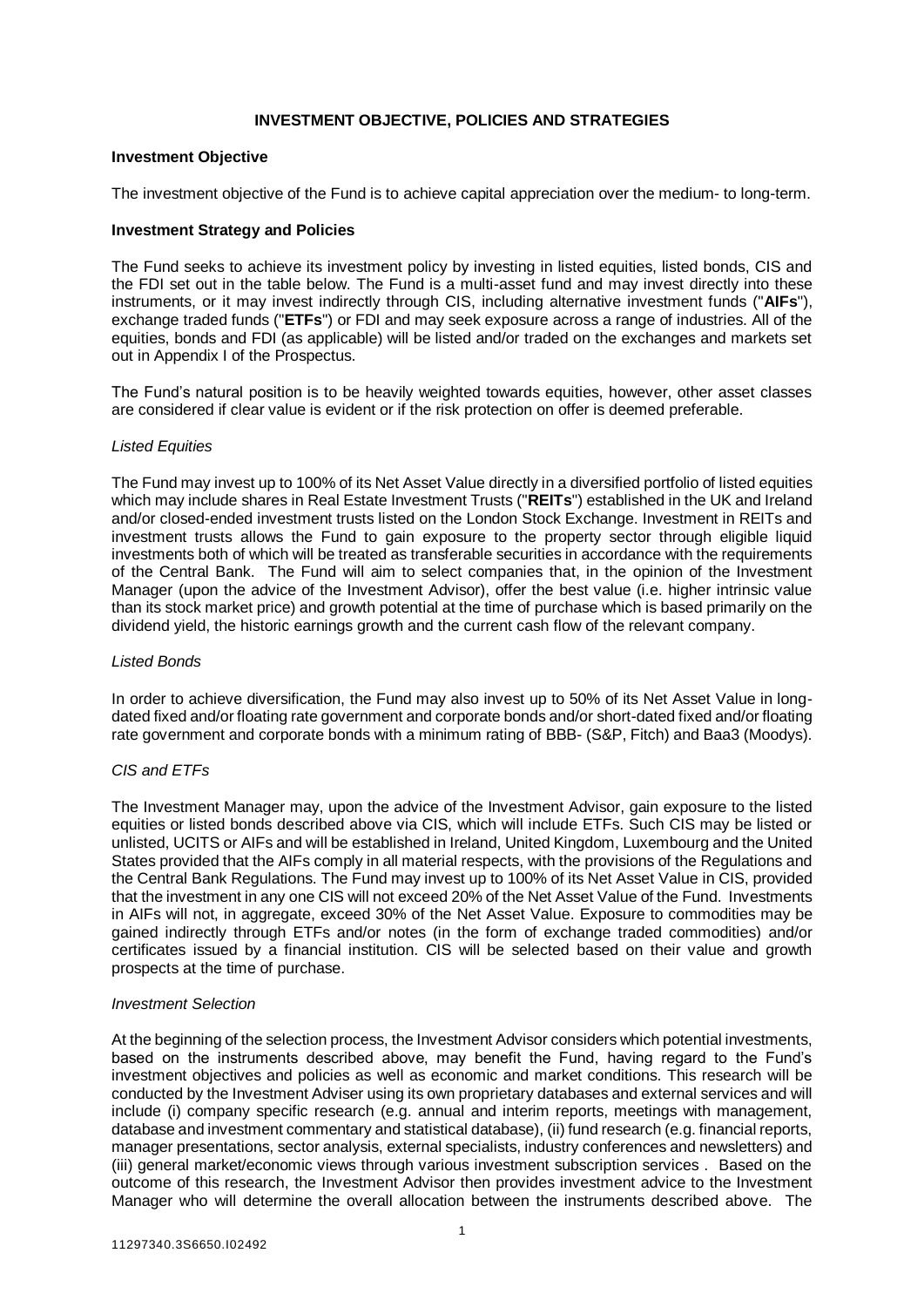allocation may be spread between selected geographic areas and/or industry sectors. This is reviewed by the Investment Manager, in consultation with the Investment Advisor, as economic and market conditions change.

The Investment Manager then determines how the Fund will gain access to the chosen asset allocation. This might be by direct investment in listed equities or listed bonds, by investment via CIS or ETFs which invest in the relevant assets; or via FDI (as disclosed below) which have exposure to the relevant assets.

Listed bonds may be selected, for example, where in the Investment Manager's view (in consultation with the Investment Advisor), economic and market conditions offer the potential for growth or income.

The Fund may gain exposure to property and/or commodity investments indirectly via holding shares in REITS and CIS as described above. This might occur, for example, where having regard to historic prices and/or market outlook, the Investment Manager (in consultation with the Investment Advisor as per its authorisation) considers an allocation to REITS and/or CIS offers the potential for better growth or income (based primarily on dividend yield, the historic earnings growth and the current cash flow of the REITS and/or CIS) than can be achieved from the other assets in the Fund, or for defensive reasons.

The Fund is actively managed in reference to the ARC Steady Growth Index (the "**Benchmark**"). The Benchmark is used for comparative purposes only in the Fund's marketing materials. The Fund's investment policy is in no way constrained and the degree of deviation from the Index may be significant.

# *Sustainable Investments*

For the purposes of Article 6 of Regulation (EU) 2019/2088 of the European Parliament and of the Council of 27 November 2019 on sustainability-related disclosures in the financial services sector (the "**Disclosures Regulation**"), while the Investment Manager takes into account sustainability risks in respect of environmental, social and governance ("**ESG**") factors more generally, the Fund is focused on investing in listed equities, listed bonds, CIS and the FDI set out in the above table, so ESG factors are not taken into account. Further, the Investment Manager has determined that sustainability risks are currently not likely to have a material impact on the returns of the Fund. As the sustainability and ESG initiatives are currently evolving, the Investment Manager may consider it appropriate to integrate sustainability risks into their investment decisions for the Fund in the future and this disclosure will be updated in accordance with the Disclosures Regulation to reflect any such decision.

# *FDI*

The Fund may also seek exposure to these assets through the use of FDI, as further detailed in the table below. The FDI will primarily be used by the Fund for efficient portfolio management but may also be used as a component of the investment process, as set out in more detail in the table below. The use of such instruments will at all times be in accordance with the conditions and limits laid down by the Central Bank from time to time.

| <b>Derivative</b>                | <b>Description</b>                                                                                                                                                                                                                                                | <b>Specific Use</b>                                                                                                                                                                | Where<br>used for<br>hedging<br>purposes:<br>risk being<br>hedged | <b>EPM</b><br>? | How FDI will help<br>achieve investment<br>objectives?                                                                                                                                                                                    |
|----------------------------------|-------------------------------------------------------------------------------------------------------------------------------------------------------------------------------------------------------------------------------------------------------------------|------------------------------------------------------------------------------------------------------------------------------------------------------------------------------------|-------------------------------------------------------------------|-----------------|-------------------------------------------------------------------------------------------------------------------------------------------------------------------------------------------------------------------------------------------|
| Forward<br>currency<br>contracts | Forward contracts<br>lock-in the price at<br>which an index or<br>be<br>asset<br>may<br>purchased or sold<br>on a future date. In<br>forward<br>currency<br>the<br>contracts,<br>holders<br>contract<br>obligated<br>to<br>are<br>sell<br>the<br><b>or</b><br>buy | Hedge<br>foreign<br>currency<br>and<br>exposure<br><b>NAV</b><br>prevent<br>fluctuations<br>by<br>(caused<br>currency<br>movements).<br>The<br>majority<br>0f<br>the<br>underlying | Currency                                                          | <b>Yes</b>      | Hedge<br>foreign<br>currency<br>exposure<br><b>NAV</b><br>and<br>prevent<br>fluctuations<br>(caused<br>by<br>currency<br>which<br>movements)<br>the<br>Fund<br>helps<br>achieve its objective<br>of long-term<br>capital<br>appreciation. |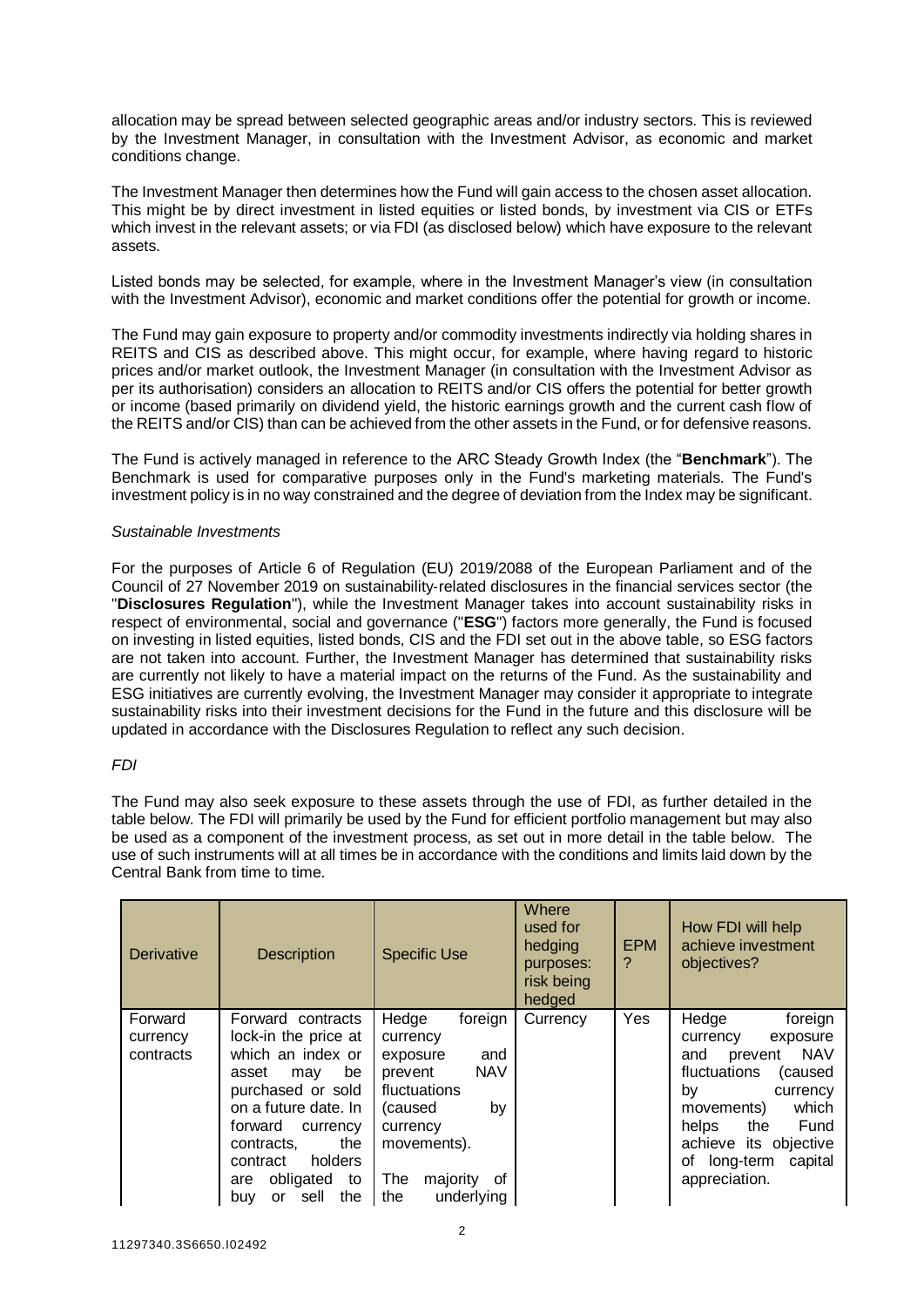|              | currency<br>at<br>a<br>specified price, at a<br>specified quantity<br>and on a specified<br>future date.<br>Forward contracts<br>be<br>may<br>cash<br>settled<br>between<br>the parties.                                                                                                                                                                                                                                          | assets of the Fund<br>are expected to<br>denominated<br>be<br>in Euro, Sterling<br>and Dollars. The<br>Investment<br>Manager has the<br>flexibility<br>to<br>mitigate the effect<br>of fluctuations in<br>the exchange rate<br>between the Base<br>Currency and the<br>currencies of the<br>Fund's underlying<br>assets by entering<br>forward<br>into<br>currency<br>contracts<br>with<br>financial<br>counterparties in<br>accordance with<br>the terms of the<br>Prospectus. |        |     | In the event of a profit,<br>the excess cash will<br>be invested in order to<br>help the Fund achieve<br>its objective of long-<br>term<br>capital<br>appreciation.                                                                                                                                                                                                                                                                                                                                                                                                                                                                                                           |
|--------------|-----------------------------------------------------------------------------------------------------------------------------------------------------------------------------------------------------------------------------------------------------------------------------------------------------------------------------------------------------------------------------------------------------------------------------------|---------------------------------------------------------------------------------------------------------------------------------------------------------------------------------------------------------------------------------------------------------------------------------------------------------------------------------------------------------------------------------------------------------------------------------------------------------------------------------|--------|-----|-------------------------------------------------------------------------------------------------------------------------------------------------------------------------------------------------------------------------------------------------------------------------------------------------------------------------------------------------------------------------------------------------------------------------------------------------------------------------------------------------------------------------------------------------------------------------------------------------------------------------------------------------------------------------------|
| Call options | provide<br><b>Options</b><br>the right to buy or<br>sell<br>specific<br>a<br>of<br>quantity<br>a<br>specific equity at a<br>fixed price at or<br>before a specified<br>future date. Call<br>options<br>are<br>contracts sold for a<br>premium that give<br>the buyer the right,<br>but not the<br>obligation, to buy<br>from the seller a<br>specified quantity<br>a<br>particular<br>of<br>equity<br>at<br>a<br>specified price. | For<br>investment<br>purposes and to<br>hedge<br>certain<br>risks<br>οf<br>investment<br>positions.                                                                                                                                                                                                                                                                                                                                                                             | Market | Yes | The use of call options<br>will provide the Fund with<br>additional income and<br>may be used if the<br><b>Investment Manager</b><br>believes that the<br>underlying equity<br>positions have limited<br>growth potential.<br>The Fund will only use<br>call options on equity<br>positions which it already<br>owns (ie, covered call<br>options). Essentially, the<br>Fund may sell a call<br>option on some of its<br>underlying equity<br>positions and in return<br>receive a premium from<br>the buyer for this. The<br>buyer of the call option<br>then has the right to buy<br>the shares from the Fund<br>before the expiration<br>date at a predetermined<br>price. |

# *Cash/cash equivalents*

For cash management purposes, the Fund may also hold up to 100% in ancillary liquid assets such as cash and cash equivalents (including but not limited to commercial paper, certificates of deposit and treasury bills). The Investment Manager uses its discretion as to when to invest in these asset classes, based on conditions in equity markets and will do so with the aim of reducing the effects of the volatility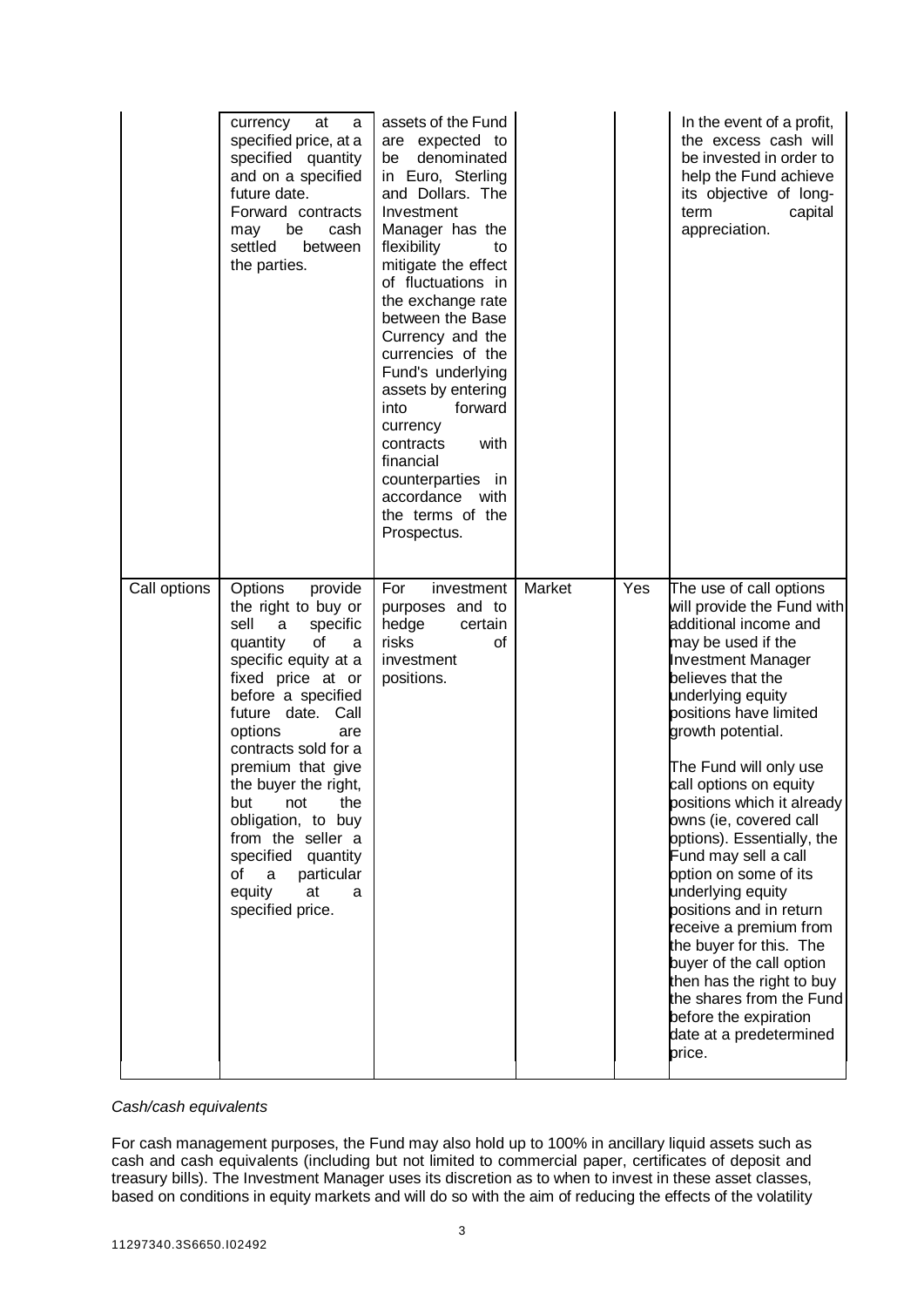of equity markets on the Fund's portfolio and preserving the capital of the Fund. **The Fund may invest substantially in deposits in credit institutions. An investment in the Fund is not in the nature of a deposit in a bank account and is not protected by any government, government agency or other guarantee scheme which may be available to the holder of a bank deposit account. The principal invested in the Fund is capable of fluctuation and consequently investors may not get back the amount invested.**

# *Leverage*

The Fund will calculate global exposure using the commitment approach and leverage will not exceed 100% of its Net Asset Value at any time. Simple leverage is calculated as being global exposure divided by the Fund's Net Asset Value. The Investment Manager will measure global exposure and leverage daily.

# **MINIMUM VIABLE SIZE**

<span id="page-5-0"></span>The Minimum Fund Size is EUR 10 million and should the Fund fall below this size the Directors may exercise their discretion to terminate and liquidate the Fund, and return the net proceeds to investors as described in the "Termination of Funds" section of the Prospectus.

# **PROFILE OF A TYPICAL INVESTOR**

<span id="page-5-1"></span>The Fund is suitable for investors who are willing to tolerate medium to high risks and who are seeking a portfolio which has a minimum five (5) year term.

# **INVESTMENT RESTRICTIONS**

<span id="page-5-2"></span>The general investment restrictions set out under the heading Investment Restrictions in the Prospectus are deemed to apply at the time of purchase of the Investments. If such limits are exceeded for reasons beyond the control of the ICAV, or as a result of the exercise of subscription rights, the ICAV must adopt, as a priority objective, the remedying of the situation, taking due account of the interests of Shareholders.

# **BORROWING**

<span id="page-5-4"></span><span id="page-5-3"></span>The Fund may temporarily borrow monies from time to time for temporary liquidity purposes, with borrowings permissible up to a maximum of 5% of Net Asset Value of the Fund.

# **EFFICIENT PORTFOLIO MANAGEMENT**

The Investment Manager currently employs a risk management process relating to the use of financial derivative instruments on behalf of the Fund which details how it accurately measures, monitors and manages the various risks associated with financial derivative instruments. The ICAV will on request provide supplementary information to investors relating to the risk management methods employed, including the quantitative limits that are applied and any recent developments in the risk and yield characteristics of the main categories of investments in respect of the Fund.

<span id="page-5-5"></span>A description of the types of the FDI used by the Fund is included in the table above.

# **RISK FACTORS**

Investment in the Fund carries with it a degree of risk including, but not limited to, the risks described in the "Risk Factors" section of the Prospectus. These investment risks are not purported to be exhaustive and potential investors should review the Prospectus and this Supplement carefully and consult with their professional advisers before making an application for Shares. There can be no assurance that the Fund will achieve its investment objective. Investment in the Fund should be viewed as a minimum five (5) year term.

The following additional risks apply to the Fund: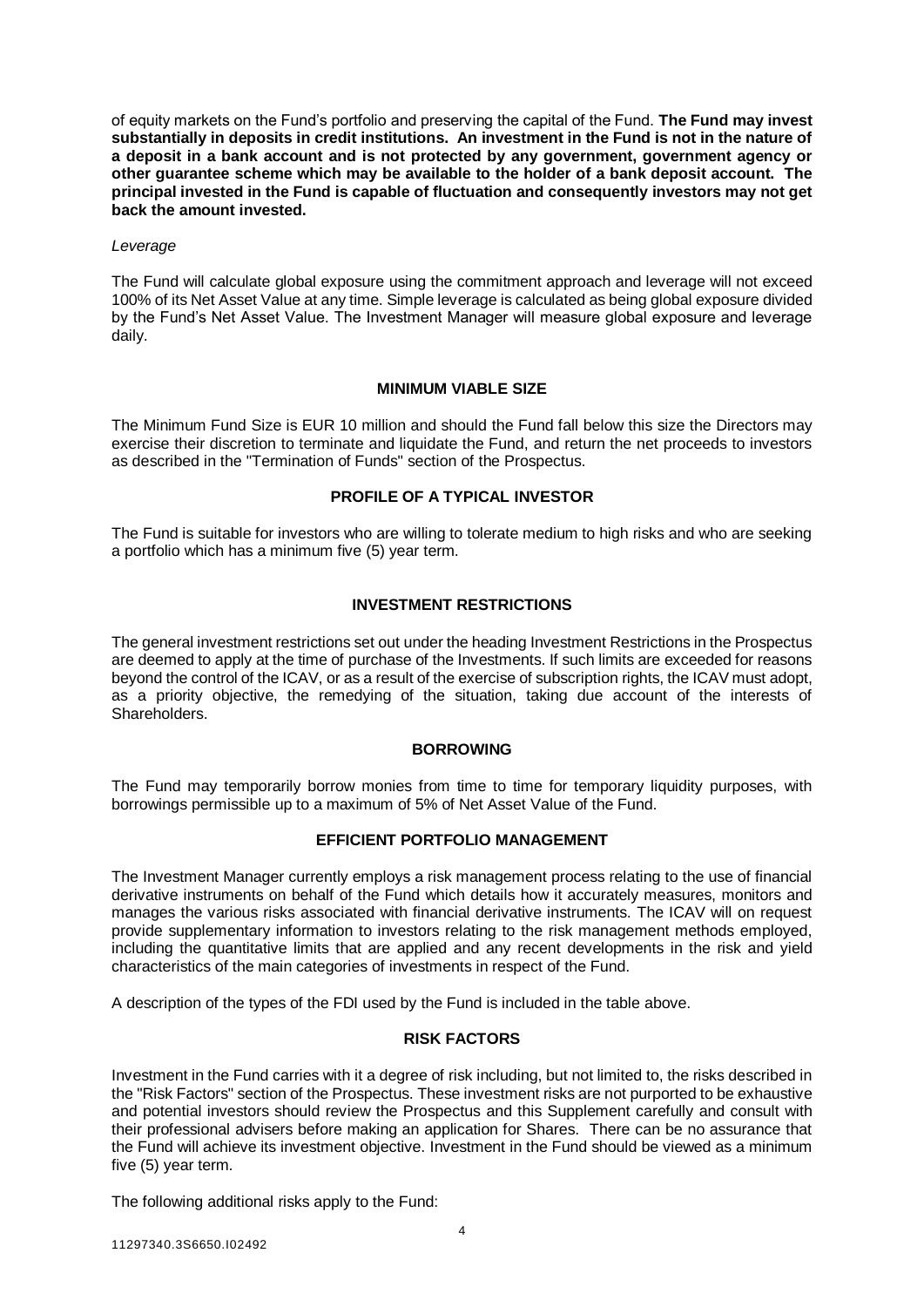# **Exchange-Traded Funds**

Subject to compliance with the requirements of the Central Bank, the Fund may invest in the securities of ETFs in order to get exposure to certain assets. Shares or units in ETFs are traded on an exchange like equity shares, and the value of such shares or units fluctuate in relation to changes in the value of the underlying assets of the ETF. However, the market price of shares or units in ETFs may not be equivalent to the pro rata value of the underlying assets of the ETF.

# **Investment Trusts**

Subject to compliance with the requirements of the Central Bank, the Fund may invest in the securities of investment trusts (also referred to as closed-ended funds) in order to get exposure to the instruments detailed above. Shares in investment trusts are traded on an exchange like equity shares. As there is no direct link between the share price of an investment trust and the underlying net asset value of the trust, the share price of an investment trust can, and does, fluctuate in relation to changes in the value of the underlying assets of the trust, resulting in the trust's shares trading at discounts or premiums to the underlying net asset value of the trust.

# **DIVIDEND POLICY**

The Directors do not anticipate distributing dividends from net investment income in respect of the Fund. If the dividend policy of the Fund and/or a particular Class should change, full details will be provided in an updated Supplement and all Shareholders will be notified in advance.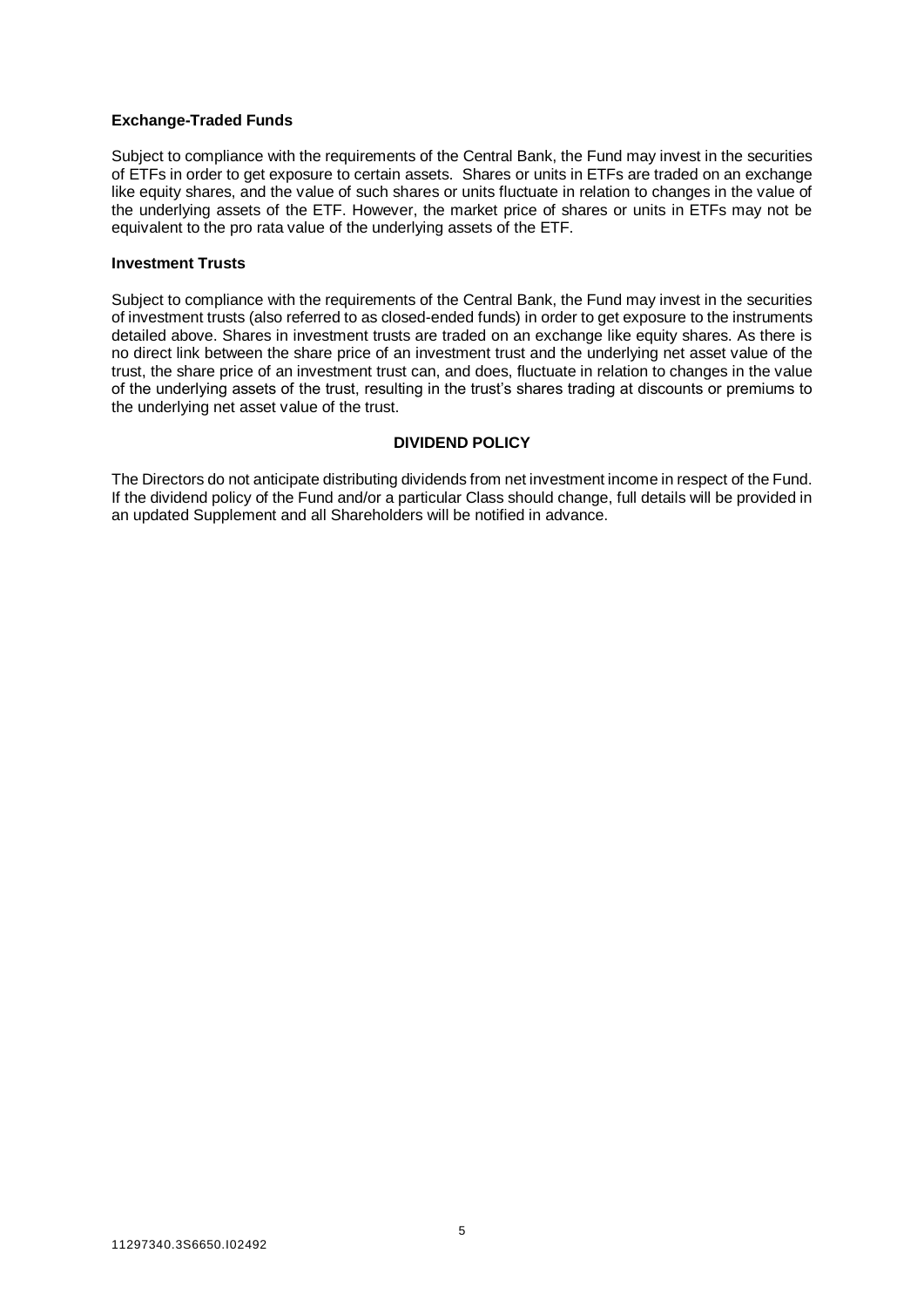# **KEY INFORMATION FOR BUYING AND SELLING**

#### <span id="page-7-0"></span>**Share Classes**

There are two classes of Shares available in the Fund, namely Class A Shares and Class B Shares, both of which are denominated in Euro. Shares are available for subscription at the Net Asset Value per Share on each Dealing Day.

Class B Shares may only be held by investors who have in place an agreement with the Investment Manager, Investment Advisor and/or an affiliate thereof in relation to the collection of an investment management fee or similar fee arrangement, which is not payable from the Net Asset Value of the Fund or such other investors at the discretion of the ICAV.

The Directors reserve the right to make additional classes of Share available at their discretion and in accordance with the requirements of the Central Bank.

#### **Details of minimum investment**

The Classes are available to investors who make an initial investment of at least EUR1,000 (or an equivalent amount in another currency) or such other amounts as the Directors may from time to time determine. The Directors may, at their discretion, accept minimum initial investments which do not meet the relevant threshold.

#### **Base Currency**

Euro

#### **Initial Offer Period**

The Initial Offer Period for the Class A EUR Shares and Class B EUR Shares has now closed. Accordingly, Class A EUR Shares and the Class B EUR Shares are available for subscription at the Net Asset Value per Share on each Dealing Day.

# **Business Day**

Any day other than a Saturday or Sunday on which commercial banks are open for business in Dublin.

# **Dealing Day**

The Dealing Day for the Fund is every Business Day.

#### **Dealing Deadline**

The Dealing Deadline is 5pm (Irish time) one Business Day prior to the relevant Dealing Day or such other times as the Directors may determine and notify in advance to Shareholders. The Directors may agree to accept applications after the Dealing Deadline, only in exceptional circumstances, provided such applications are received before the Valuation Point for the relevant Dealing Day.

#### **Valuation Point**

The valuation point shall be the close of the relevant market(s) which closes first on the Business Day preceding the relevant Dealing Day or such other time as the Directors may determine and notify to Shareholders.

#### **Minimum Additional Investment Amount**

For all Classes, the minimum subsequent investment is EUR1,000 (or its currency equivalent) or such lesser amounts as the Directors may in their absolute discretion, decide.

# **Settlement Date**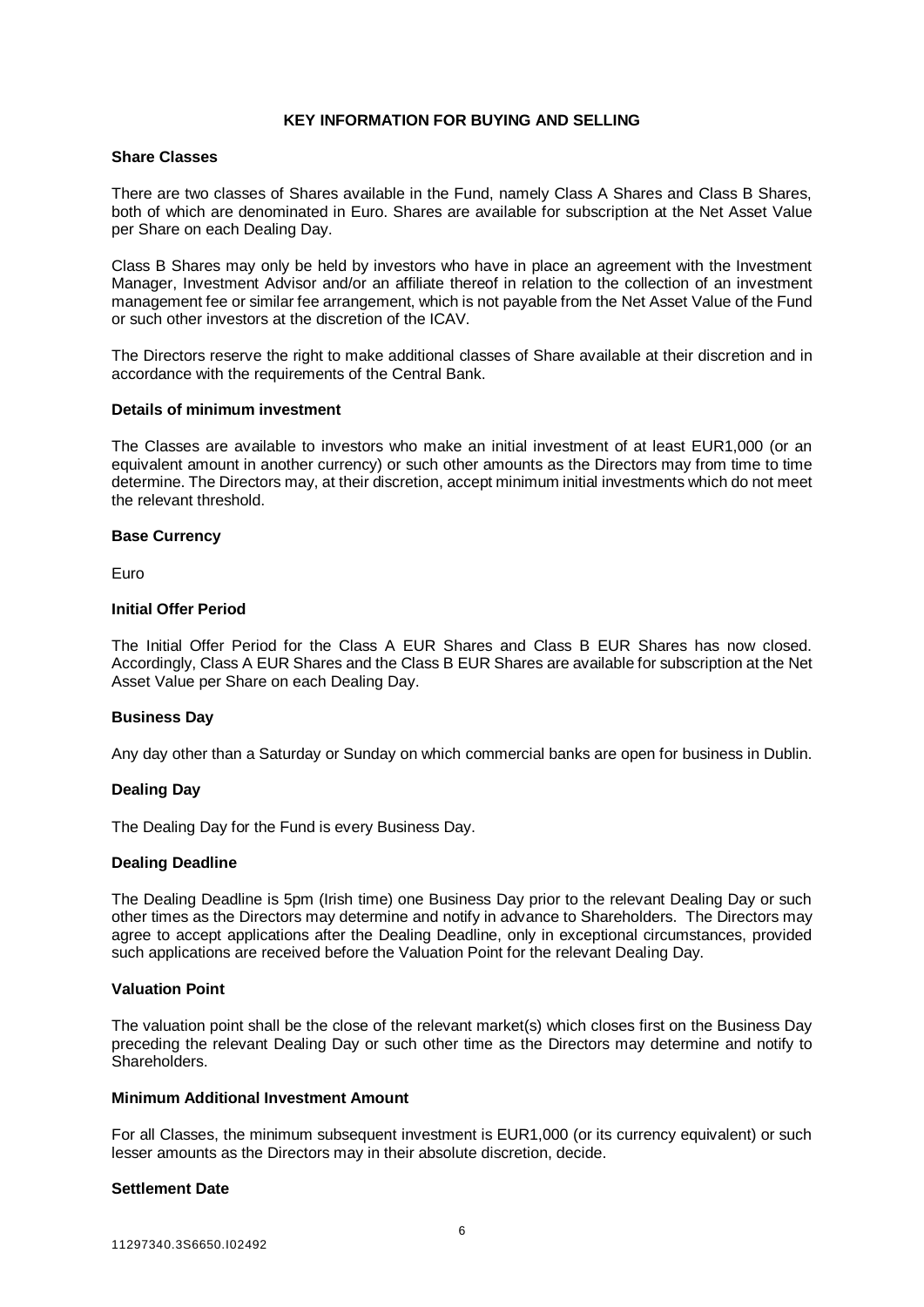Subscriptions will not be processed until the original Account Opening Form and all required identity verification documents (and all supporting documentation) have been received and verified by the Administrator. Upon receipt of your account number from the Administrator subscription monies should be paid to the Subscription/Redemptions Account specified in the Subscription Form (or such other account specified by the Administrator) so as to be received in cleared funds by no later than the third Business Day following the Dealing Day or such later time as the directors may agree from time to time.

Monies in the Subscription/Redemptions Account will become the property of the Fund upon receipt and during the period between receipt of subscription monies and the Dealing Day on which Shares are issued, investors will be treated as unsecured creditors of the Fund. Investors' attention is drawn to the risk factor under the heading "*Subscriptions/Redemptions Account Risk*" as set out in the Prospectus.

If payment in full and/or a properly completed Account Opening form and all required identity verification documents (and all supporting documentation) have not been received by the relevant times stipulated above, the application to subscribe may be refused, or in the event of non-clearance of funds, the allotment of Shares made in respect of such application may, at the discretion of the Directors, be cancelled, or, alternatively, the Directors may treat the application as an application for such number of Shares as may be purchased with such payment on the Dealing Day next following receipt of payment in full of cleared funds or a properly completed Account Opening Form and all required identity verification documentation (and all supporting documentation).

Payment of redemption monies will normally be made by electronic transfer to the account of record of the redeeming Shareholder within six (6) Business Days of the relevant Dealing Day or such later time as the Directors may from time to time permit but in any event payment will not exceed ten (10) Business Days from the Dealing Deadline.

The Administrator may refuse to pay or delay payment of redemption proceeds where the requisite information for verification purposes has not been produced by a Shareholder. During this time, any such redemption proceeds will be held in the Subscriptions/Redemptions Account and shall remain an asset of the Fund. During this period, the Shareholder will rank as an unsecured creditor of the Fund until such time as the Administrator is satisfied that its anti-money-laundering procedures have been fully complied with, following which redemption proceeds will be released to the relevant Shareholder. Accordingly, Shareholders are advised to promptly provide the ICAV or the Administrator (as appropriate) with all documentation requested to reduce the risk in this scenario.

# **Anti-Dilution Levy**

After the close of the Initial Offer Period, the Directors may, when there are net subscriptions or net repurchases of Shares on a Dealing Day, charge an Anti-Dilution Levy of up to 0.50% which will be calculated to cover the costs of acquiring or selling investments as a result of net subscriptions or redemptions on any Dealing Day, which will include any dealing spreads and commissions and will be charged in circumstances where the Directors believe it is necessary to prevent an adverse effect on the value of the assets of the Fund. Any such Anti-Dilution Levy shall be retained for the benefit of the Fund and the Directors reserve the right to waive such Anti-Dilution Levy at any time.

# **Preliminary Charge**

Up to 2% of the amount subscribed, payable to the Fund who may pass it on to the Investment Manager. The Directors may waive the Preliminary Charge in whole or in part.

# **Repurchase Charge**

Up to 2% of the repurchase proceeds, payable to the Fund. The Directors may waive the Repurchase Charge in whole or in part.

# **Exchange Charge**

Nil, subject to a maximum of four (4) exchanges per investor per annum.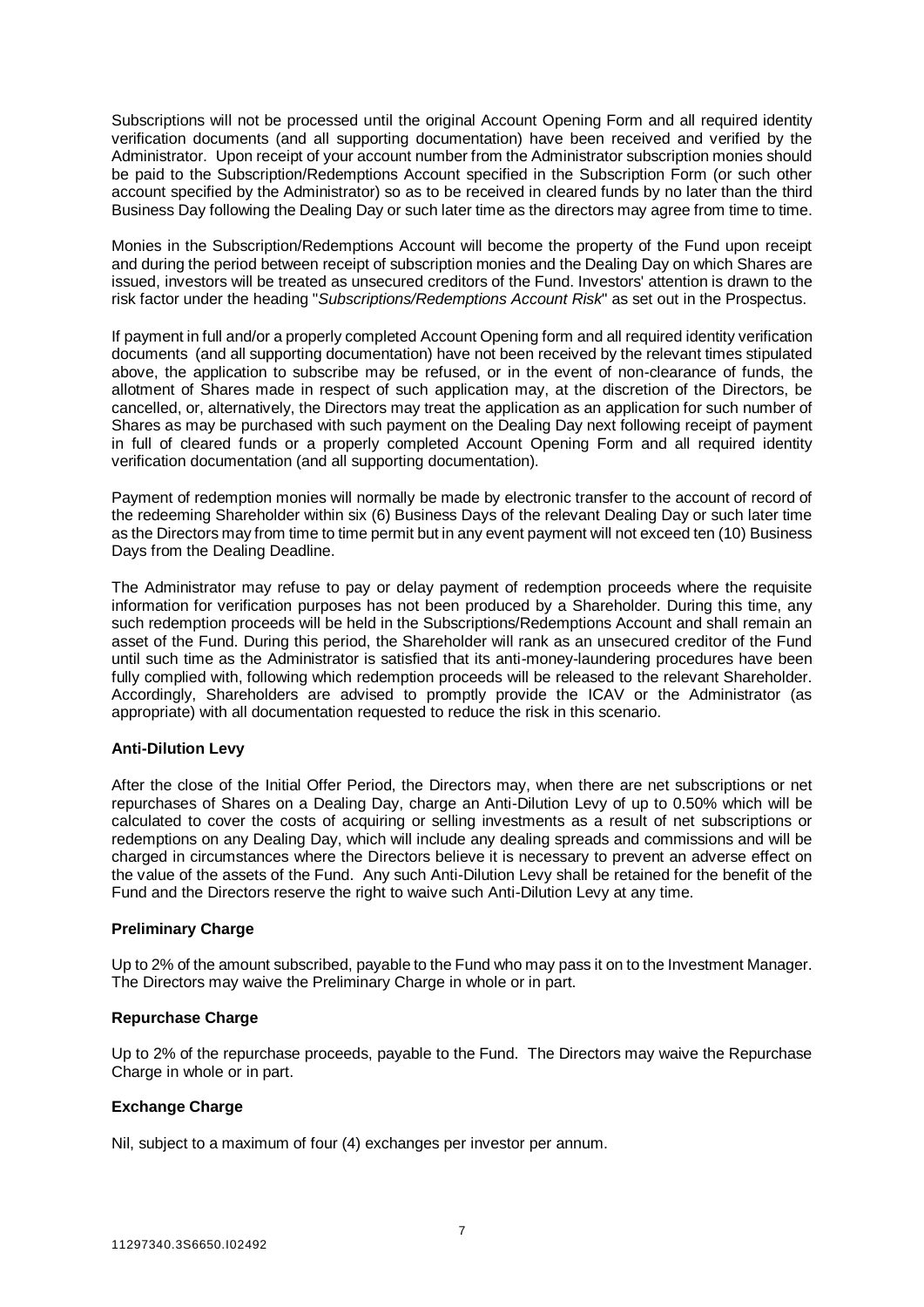Thereafter, an Exchange Charge of up to 3% of the Repurchase Price of the Shares being exchanged will be payable to the Fund on each subsequent exchange of Shares. The Directors may waive this Exchange Charge in whole or in part.

#### <span id="page-9-0"></span>**How to Subscribe For Shares**

Requests for the subscription for Shares should be made in accordance with the provisions set out in the section entitled Subscription for Shares in the Prospectus.

# <span id="page-9-1"></span>**How to Repurchase Shares**

Requests for the repurchase of shares should be made in accordance with the provisions set out in the section entitled "Repurchase of Shares" in the Prospectus.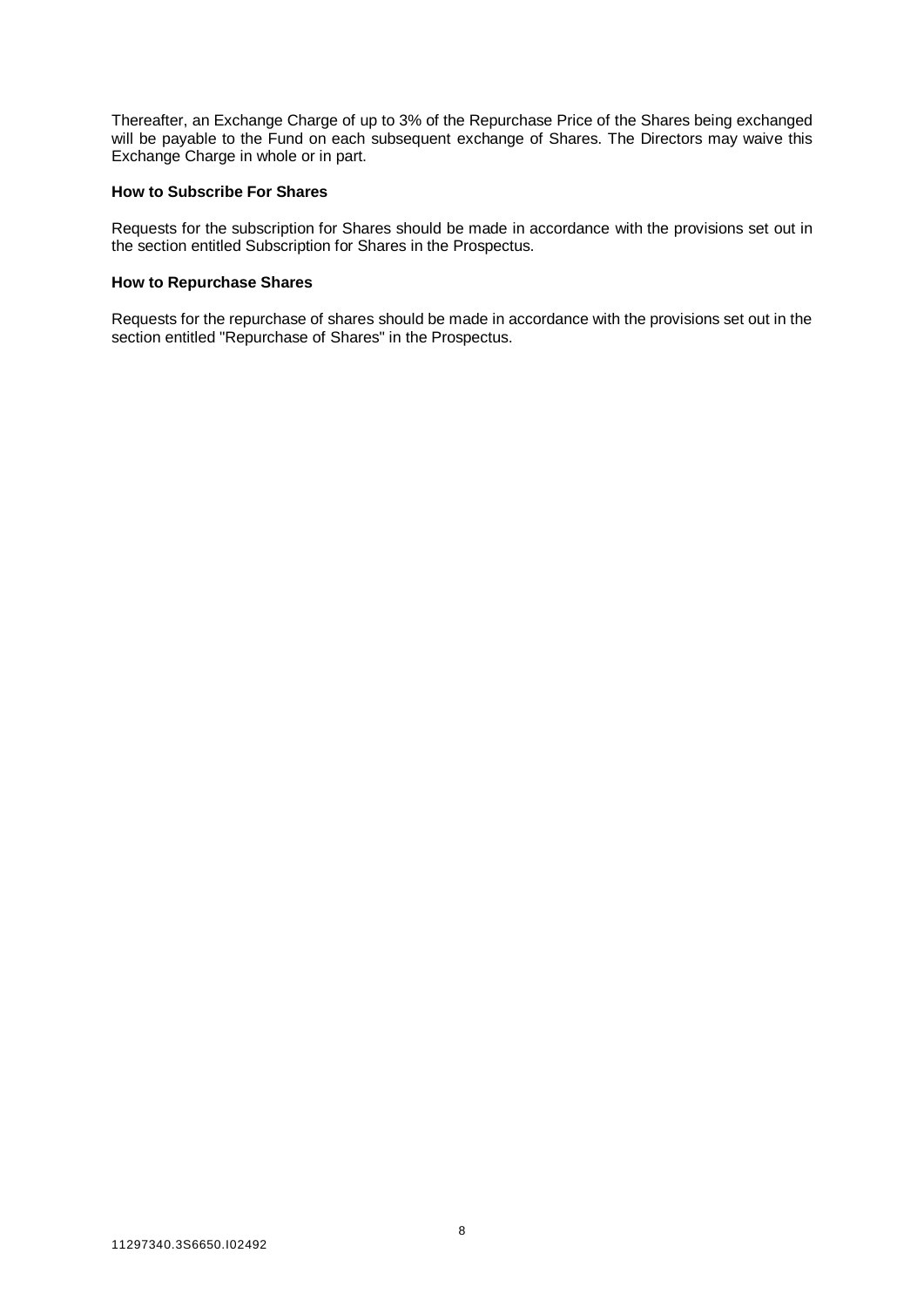# **MANAGEMENT**

# <span id="page-10-0"></span>**Investment Manager**

The Investment Manager of the Fund is Davy Global Fund Management Limited. The Investment Manager has been appointed by the ICAV as the investment manager in respect of the Fund and is responsible for providing discretionary investment management services in connection with the assets of the Fund.

The Investment Manager is an Irish incorporated company with registration number 121919 and has its registered office at 49 Dawson Street, Dublin 2. The Investment Manager is regulated by the Central Bank and provides fund management services to a wide range of clients across a range of asset classes. As at 30 June 2016, the Investment Manager had over EUR 3 billion in assets under management. The Investment Manager specialises in global equity, fixed income and multi-manager strategies. The Investment Manager is wholly owned by J&E Davy Holdings Ltd.

The Investment Management Agreement dated 10 August 2016 between the ICAV and the Investment Manager (the "**Investment Management Agreement**") provides that the Investment Manager shall not be liable to the ICAV, the Fund or any Shareholder or otherwise for any loss suffered by any of them in connection with the performance or non-performance of the Investment Manager's duties hereunder or otherwise in connection with the subject matter of the Investment Management Agreement or any matter or thing done or omitted to be done by the Investment Manager in pursuance thereof, other than by reason of any loss to the ICAV, the Fund or any Shareholder arising from the fraud, negligence or wilful default in the performance or non-performance by the Investment Manager of its obligations or duties under the Investment Management Agreement. Subject and without prejudice to the foregoing, the Investment manager shall not be liable for any indirect or consequential damages suffered by the ICAV, the Fund or any Shareholder under the Investment Management Agreement.

The Investment Management Agreement shall continue in full force and effect unless terminated by either party upon ninety (90) days prior written notice or at any time by notice in writing if the other party: (a) shall go into liquidation (except a voluntary liquidation for the purposes of reconstruction or amalgamation upon terms previously approved in writing by the other party) or be unable to pay its debts or if a receiver is appointed over any of the assets of the other party or if the other party is insolvent or if some event having equivalent effect occurs in relation to the other party (including the ICAV convening a meeting of its creditors, or making or proposing to make any arrangements or compositions with or any assignment for the benefit of its creditors); (b) commits a material breach of its obligations under the Investment Management Agreement provided that, if such breach shall be capable of remedy, such breach has remained un-remedied for at least thirty (30) days from receipt of written notice of such breach served by either party on the other party requiring the other party to make good such breach. The ICAV may also terminate the appointment of the Investment Manager at any time by notice in writing to the Investment Manager if the Investment Manager ceases to be authorised by the Central Bank to the extent necessary to carry out its functions pursuant to the Investment Management Agreement.

# **Investment Advisor**

The Investment Advisor of the Fund is ILTB Limited trading as GillenMarkets. The Investment Advisor is a private company limited by shares, with its registered office in 29 Mount Street Upper, Dublin 2 Ireland.

In accordance with the Investment Advisory Agreement, the Investment Advisor will assist the Investment Manager by providing advice to the Investment Manager with respect to the Fund. The Investment Advisor is appointed by the Investment Manager, who is responsible for paying its fees out of its investment management fee.

Details of any other sub-investment manager or investment advisor appointed in respect of the Fund will be provided to Shareholders on request and disclosed in the periodic reports of the ICAV.